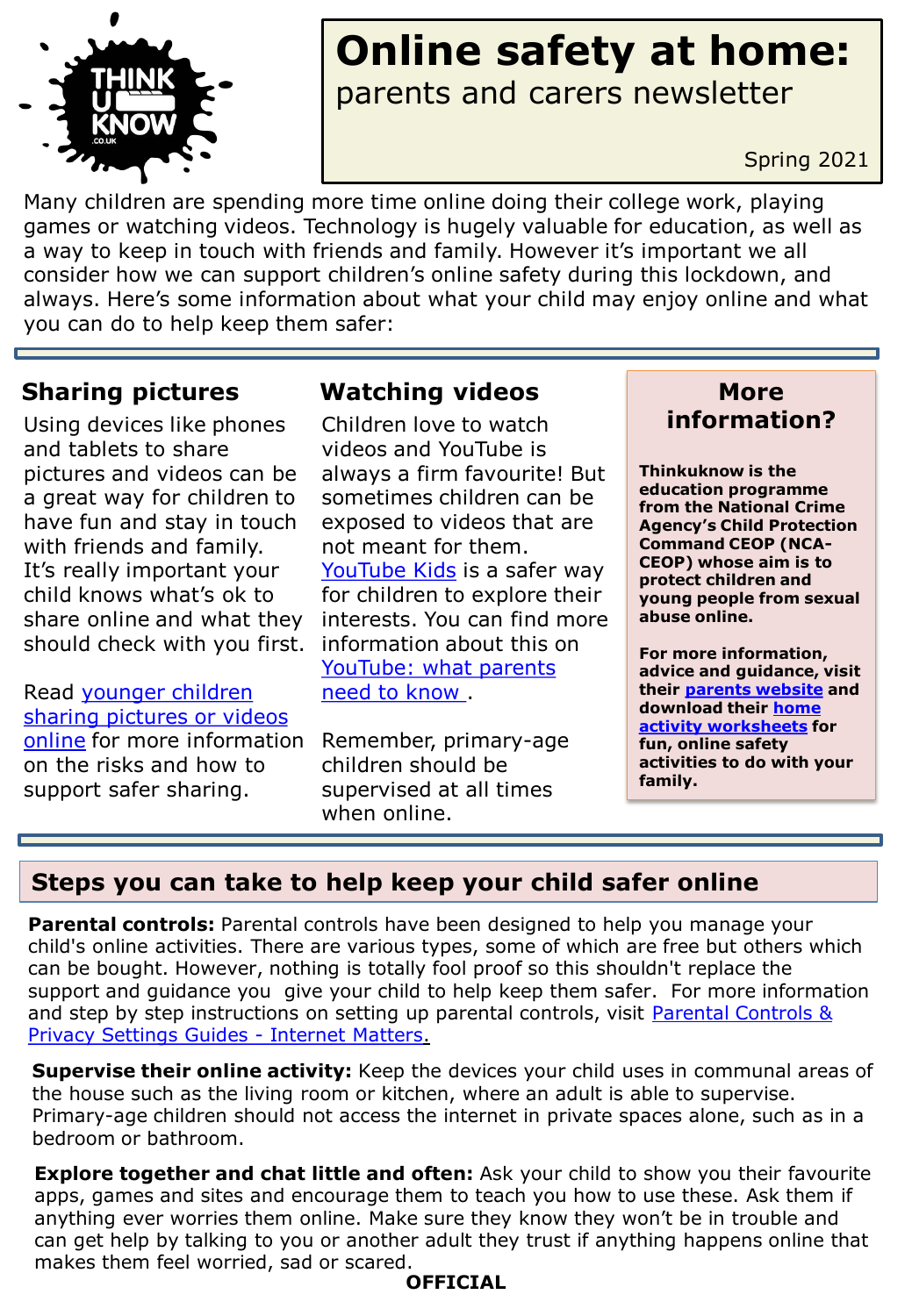#### **Watching videos**

From animals doing funny things, to slime-making and game-tutorials, the internet has lots of fun videos for children to enjoy. But the amount and availability of content online means that children may see something inappropriate.

To understand what type of content might not be suitable and advice on how to help your child watch safely, watch this short [video guide.](https://youtu.be/ykrwlhDavJs)

The internet is a public and open space where anyone can post and share content. This can be fun and entertaining for children, but it does mean your child may see for adults.

Find out what to do if [you're worried your child](https://www.thinkuknow.co.uk/parents/articles/Im-worried-my-primary-aged-child-might-see-something-inappropriate-online/)  might see something inappropriate online or what to do if they already have.

something that is intended for children to explore their Children love to watch videos and YouTube is always a firm favourite! But sometimes children can be exposed to videos that are not meant for them. [YouTube Kids](https://www.youtube.com/kids/) is a safer way interests. You can find more information about this on [YouTube: what parents](https://parentinfo.org/article/youtube-what-parents-need-to-know)  need to know .

> Remember, primary-age children should be supervised at all times when online.

#### **Online gaming**

Online games are social activities, and most have features that allow children to chat with others whilst they play.

For information about the positives of gaming, the risks of in-game chat and measures you can take to help protect them, watch this short video: In-game [chat: a guide for parents](https://www.youtube.com/watch?v=_5-ij1jm9K8&feature=emb_title)  and carers .

The PEGI (Pan European Game Information) rating system can be a useful tool to help you decide what online games are appropriate for your child.

For more information on the PEGI system and other factors to consider before deciding what's suitable, read Gaming: [what's appropriate for](https://www.thinkuknow.co.uk/parents/articles/gaming-whats-appropriate-for-your-child/)  your child

Gaming is popular with both children and adults and can help to cure that lockdown boredom! If your child is gaming, you may have some questions about how to keep them safer. If so, check out [gaming: what parents](https://www.thinkuknow.co.uk/parents/articles/gaming/)  need to know.

For a guide on the apps, sites and games your child might enjoy, visit: Net Aware.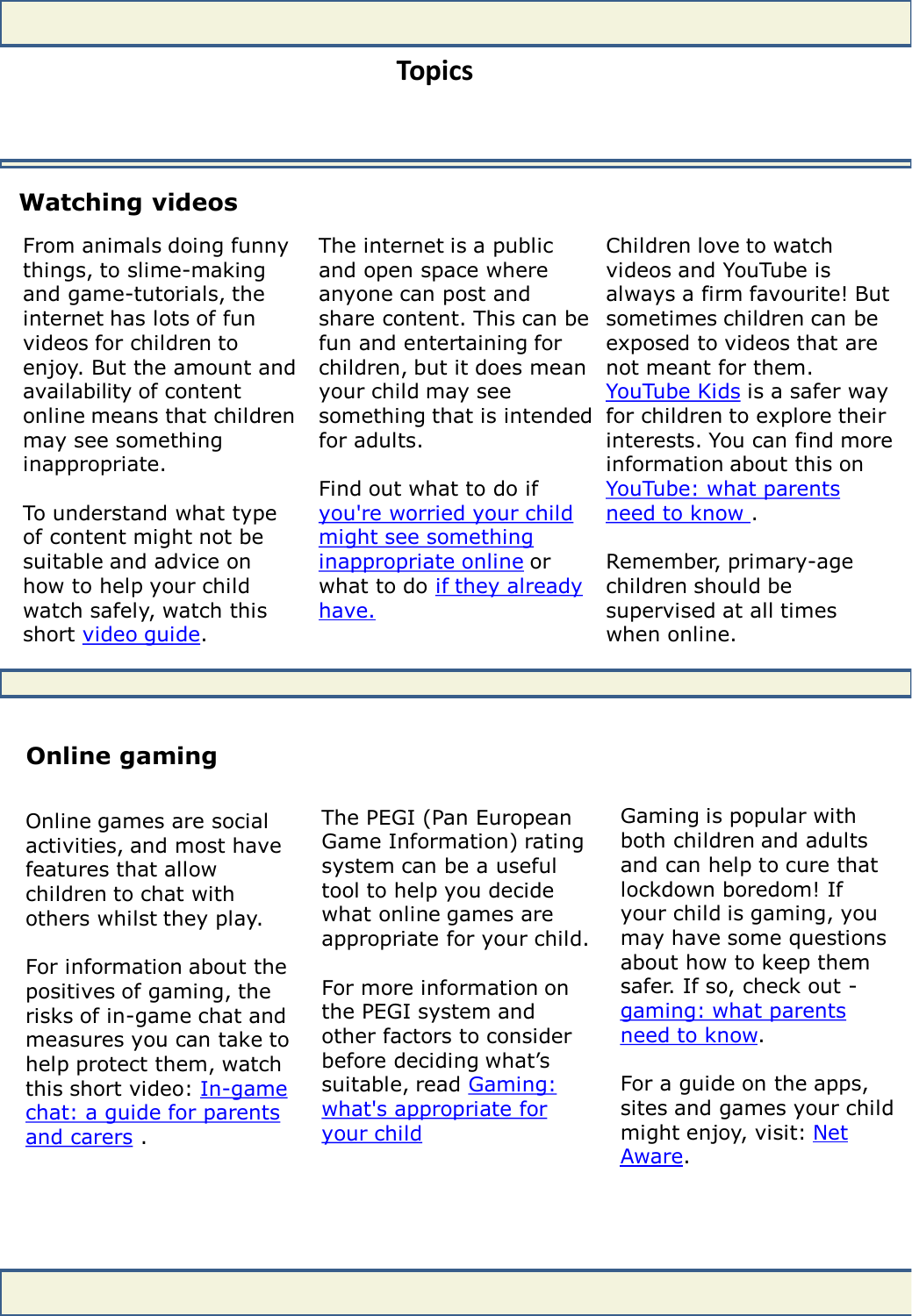### **Topics**

#### **Chatting, being kind and making friends online**

Primary-age children may not have previously had much experience with video chatting apps such as zoom, FaceTime and Skype, but may well be using them now for education or to keep in touch with family and friends.

To make sure your child has a positive experience video chatting online, read [this guide for parents and](https://parentinfo.org/article/video-chatting-a-guide-for-parents-and-carers-of-primary-school-age-children) carers

The internet has many positive opportunities for children to learn and play, but it can also be used in negative and unkind ways.

It's really important to speak to your child about being kind online, and how they can get help if they see or hear anything that makes them feel worried, scared or [sad. Use these conversation](https://parentinfo.org/article/talking-to-your-child-about-being-kind-online) starters to help your child understand the importance of being kind online.

The term 'online friend' can be used to describe people you only know through the internet, or those that you also know offline. Some children make friends online by meeting new people through online platforms such as gaming sites.

To help children have positive online friendships, read this [handy guide](https://parentinfo.org/article/online-friendships-a-parents-guide).

#### **Sharing information, pictures and videos**

It's harder to stay connected with our friends and family right now, so you may be sharing more images and videos of our children online via social media. But before you do, there are some important things to consider.

[Read sharing pictures](https://www.thinkuknow.co.uk/parents/articles/Sharing-pictures-of-your-children/)  of your children for info on how to protect your younger, or older child whilst staying social.

Using devices like phones and tablets to share pictures and videos can be a fun way for children to have fun and stay in touch with friends and family online. It's really important your child knows what's ok to share online and what they should check with you first.

Read younger children [sharing pictures or videos](https://www.thinkuknow.co.uk/parents/articles/Has-your-child-shared-a-picture-or-video-online-/)  online for more information on the risks and how to support safer sharing.

Personal information is any information that can be used to identify your child. Sharing personal information online is easy and sometimes children, like adults, might share more online than they would offline, which can be risky.

Read your child's personal [information and how to](https://parentinfo.org/article/your-child-s-personal-information-and-how-to-protect-it-online-primary)  protect it online for information and advice.